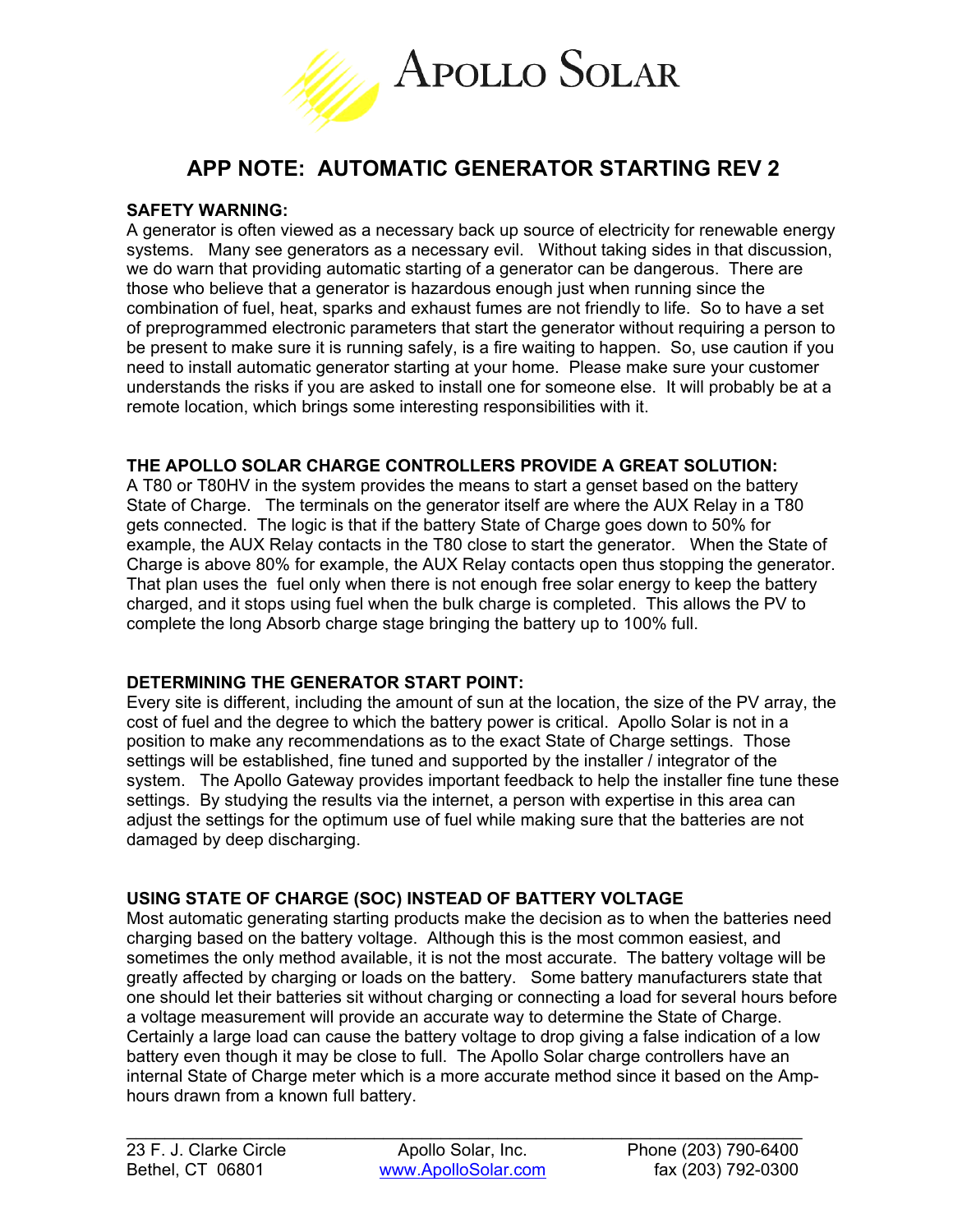# Page 2 of 3 **AUTOMATIC GENERATOR STARTING APP NOTE**

#### **USING THE T80 AUX RELAY TO START THE GENSET**

The Apollo Solar charge controllers have 2 separate galvanically isolated relays, which can be programmed to close or open on a variety of parameters within the T80. See the T80 user manual for the details. For this app note, the example is to provide a remote start of a genset when the State of Charge of the battery has dropped below some predetermined level like 30%. The relay contacts are rated for  $\frac{1}{2}$  Amp at up to 50 volts DC. The remote starting switch on the genset would be wired to these Aux relay contacts such that a simple contact closure would cause the genset to autostart. When the same relay contacts are opened, the genset should stop.

#### **APOLLO SOLAR IS NOT IN THE GENERATOR BUSINESS:**

Apollo Solar does not recommend nor discourage any specific brand or type of generator. It follows that we can not provide tech support for generators. Our Charge Controllers and Inverters work with generators, but our expertise and support begins and ends with our products.

#### **NOT ALL GENERATORS CAN BE STARTED AUTOMATICALLY:**

The smallest size generators (about 2kW or less) don't have a starter motor. They require that a person pulls a cord. This class of generator does not apply to Apollo Solar appications. 5kW or 6kW generators include starter motors and a small battery. Some of them have manual chokes which require a person to monitor the engine after he pushes the start button. These generators are not good candidates for automatic starting either. When you get up to the 8kW to 10kW generators, there is enough money in the genset that wiring is usually provided by the generator manufacturer for a start switch, which has the ability for remote starting and stopping. If these serious machines are of good quality, they have enough smarts so that a simple remote ON and OFF switch will allow it to be started and stopped. Importantly, these gensets also monitor a few critical parameters like oil pressure and some temperatures so they can turn themselves off before self-destructing.

#### **SMALL SYSTEMS WITH PULL START GENSETS:**

For small (<3kW) systems, where the PV is not sufficient to keep the batteries charged, then the choice is simple. Periodically pull out a small generator, hook it up to the AC Input of the Inverter/Charger and pull the cord to start it. Keep an eye on the generator and turn it off when the batteries go from Bulk into Absorb. They will then be about 80% full.

# **LARGE SYSTEMS WITH SMART GENSETS:**

From both the business and system design perspectives, we believe that if an installation requires a large (>10kW) automatic starting genset, it should be a self contained module, which takes care of all its own issues internally. In other words, the external system should tell the generator when to turn on and when to turn off, but it is up to the generator to control everything so it doesn't burden the renewable energy system.